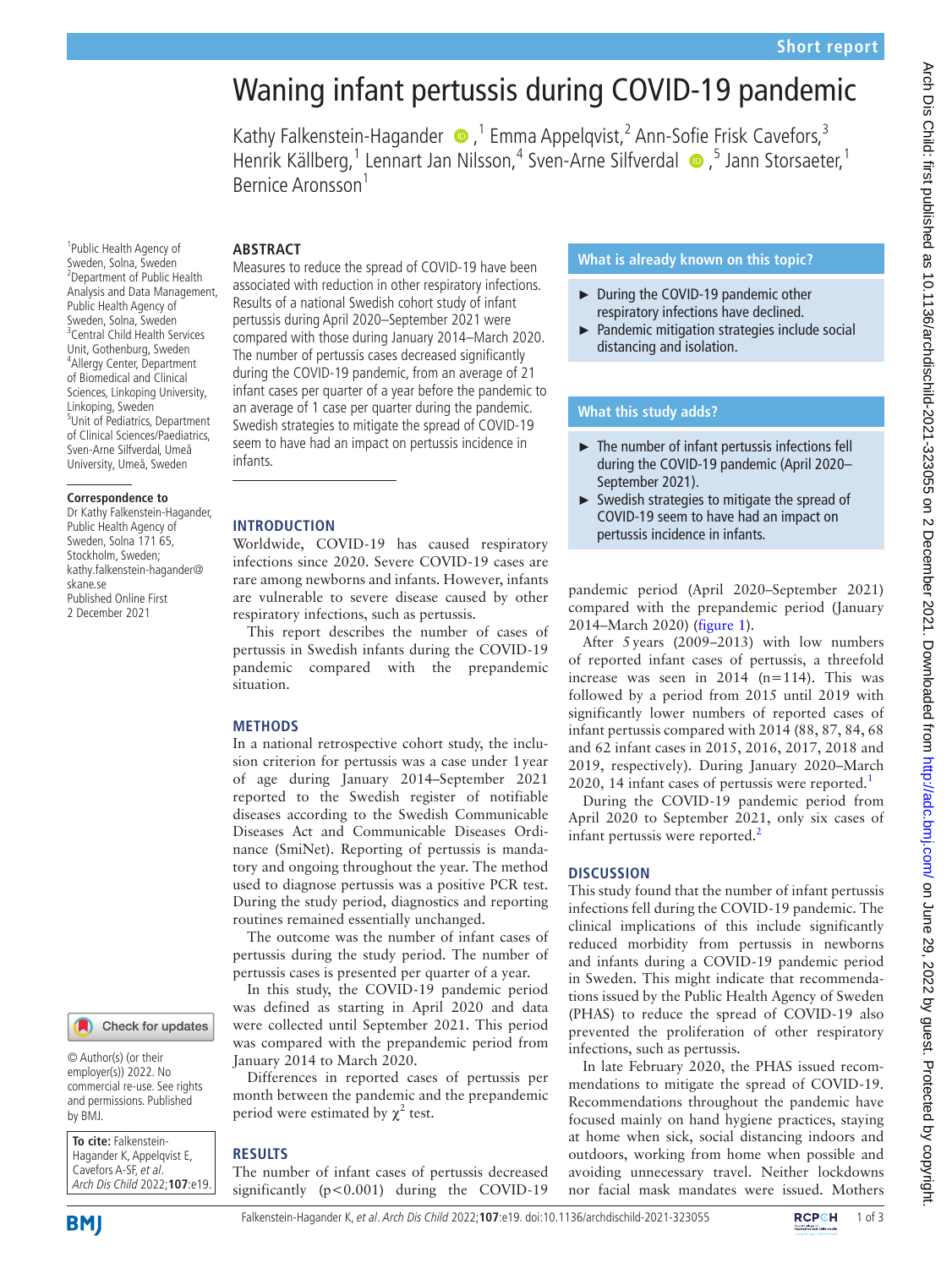

**Figure 1** Number of reported cases of pertussis in Swedish infants in the prepandemic period (January 2014–March 2020) and pandemic period (April 2020–September 2021), reported quarterly (Qtr 1–4) (SmiNet data). SmiNet, Swedish Communicable Diseases Act and Communicable Diseases Ordinance.

with COVID-19 infection and their newborns were not separated in hospitals and breast feeding was promoted. Preschools, elementary, middle and high schools remained open throughout the pandemic, with strict regulations for staff and children to stay at home when displaying the slightest symptoms. Survey data from the Swedish Civil Contingencies Agency showed that the vast majority quickly adapted to these changes. This may suggest that, in contrast to total lockdowns, softer restrictions when adhered to, as in Sweden, also reduce the spread of other respiratory pathogens.

Globally, countries reported fewer non-coronavirus respiratory infections during the pandemic after the introduction of measures to reduce social interactions and virus transmission.<sup>3</sup> Although data in our study were collected from a robust register and well-established reporting routines, our findings must be interpreted with caution in light of the retrospective design of the study. Although data on test activity are not available for the pandemic period, pertussis is a notifiable disease and usually presents with severe symptoms in infants. Therefore, we assume that the pandemic has not altered test activity much in infants. Data in this study cover a limited period. As the lower number of pertussis cases is unlikely to be permanent, longer follow-up on the data is needed beyond pandemic lockdown measures.

Today's situation with exceptionally low numbers of pertussis cases in Sweden will probably not be maintained in the future. As people have been less exposed to pertussis during the pandemic, immunity may have waned. Thus, there is a considerable risk of outbreaks of pertussis when restrictions are lifted.

According to the Swedish National Immunization Program (NIP), the first dose of pertussis vaccination is recommended at 3 months of age. During the COVID-19 pandemic, the NIP was resilient, with >97% of infants receiving three doses of pertussiscontaining vaccines during their first year of life, according to the programme.<sup>[4](#page-2-3)</sup> Despite good compliance with the NIP, the youngest infants, who are not yet vaccinated, remain at risk of severe pertussis when outbreaks occur. Therefore, other protective measures are needed.

Maintaining strict COVID-19 restrictions over time to reduce the spread of other respiratory pathogens is not feasible. Raising awareness and advising minimal social contacts, specifically for a family with a newborn child, could help maintain low numbers of cases of infant pertussis and protect infants from

<span id="page-1-0"></span>severe disease in the postpandemic era. Limiting social contacts is a delicate balance, as interacting with peers is important for developing parenthood and contributing to the well-being of parents. Such recommendations, however, require further study and discussion.

Raised awareness and maternal pertussis vaccination during pregnancy can protect infants from severe disease. Reassuring data on the safety of maternal vaccination against pertussis for mothers and infants at birth are available from many countries.<sup>[5](#page-2-4)</sup> To date, a booster dos containing diphteria, tetanus and pertussis antigen (dTp) is not generally recommended in Sweden and thereby not routinely offered to pregnant women. Subsequently, there is no specific surveillance of maternal pertussis vaccination in place. According to primary healthcare professionals, only a small number of pregnant women are vaccinated against pertussis each year, too few to influence the total incidence of infant pertussis in Sweden.

# **CONCLUSIONS**

This national cohort study highlights epidemiological changes in infant pertussis infection during a global pandemic. A sudden resurgence of pertussis with severe morbidity may occur in Sweden in the postpandemic period. It is therefore important to discuss the role of limited social contact for families with infants and consider maternal pertussis vaccination before postpandemic outbreaks of infant pertussis occur. It would be of interest in future studies to systematically compare the effect of different strategies across countries.

**Contributors** KF-H took the lead in writing the manuscript and coordinated the project. EA contributed to data analysis and manuscript revisions. HK performed the data analysis. A-SFC, LJN and S-AS contributed to analysis of the results and to writing of the manuscript. JS contributed to design of the research report, data control and manuscript revisions. BA conceived of the presented report and directed the project. All authors discussed the results and contributed to the final manuscript.

**Funding** The authors have not declared a specific grant for this research from any funding agency in the public, commercial or not-for-profit sectors.

**Competing interests** JS reports having been a member of the safety monitoring committee organised by ILIAD, USA in 'A phase 2b multicenter placebo-controlled – randomized study of 3P2EI intranasal pertussis vaccine in healthy adults' in 2020. He did not receive payment.

**Patient consent for publication** Not required.